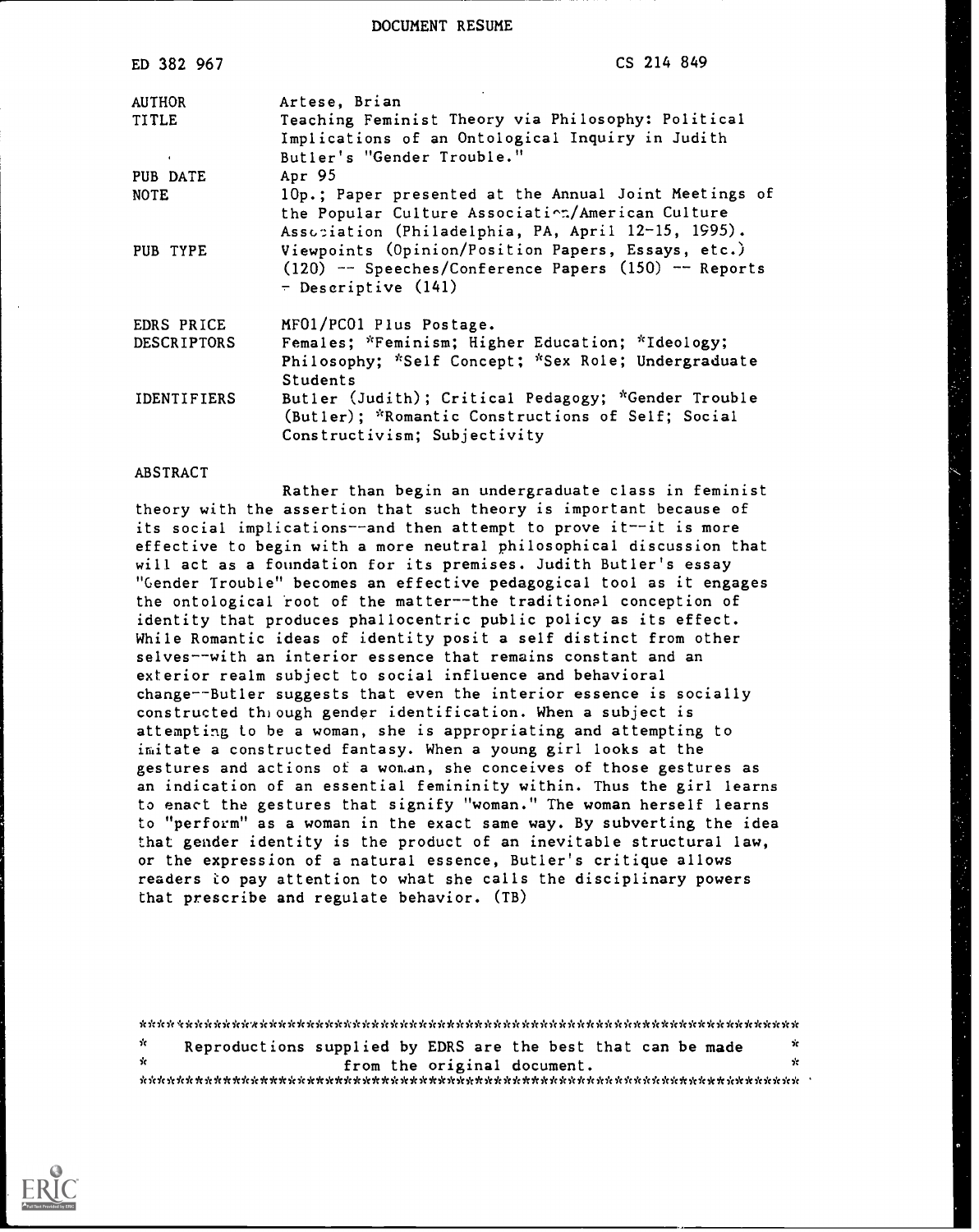Brian Artese English Dept Campus Box 226 University of Colorado at Boulder Boulder CO 80309

## (303) 499-8569 artese@ucsub.colorado.edu

Office of Educational Res

PERMISSION TO REPRODUCE THIS MATERIAL HAS BEEN GRANTED BY L. 41

Teaching Feminist Theory Via Philosophy: Political Implications of an Ontological Inquiry in Judith Butler's Gender Trouble

TO THE EDUCATIONAL RESOURCES INFORMATION CENTER (ERIC).

**O Minor changes have been made to improve**<br>reproduction quality Points of view or opinions stated in this docu-<br>ment, do inot, necessarily represent, official Tent do not necessarily rapre

U.S. DEPARTMENT OF EDUCATION

EDUCATIONAL RESOURCES INFORMATION CENTER (ERIC) 2 This document has been reproduced as received Horn the person or otganiration Oraonatong

Most undergraduates who show immediate aversion to feminist theory are suspicious that its texts expect the reader to engage it with a mind already aligned with a specific leftist political stance. Because the term "feminist" is already so politicized to students, they often meet course material with the misconception that they're required to accept its political implications as self-evident, as a given premise from which their study is expected to proceed. Rather than begin class with the assertion that feminist theory is important because of its social implications--and then attempt to prove it--it's more effective to begin with a more neutral philosophical discussion that will act as a foundation for its premises. Judith Butler's essay "Gender Trouble"' becomes an effective pedagogical tool as it engages the ontological root of the matter--the traditional conception of identity that produces phallocentric public policy as its effect.

By its conclusion, "Gender Trouble" also carries the student into the thick of current debates. The text engages, for instance, what is now a serious bone of contention among many theoreticians, authors and activists, a debate that orbits around the complaint that a poststructuralist approach like Butler's inhibits the discovery or formation of a feminine space by denying ontological status to femininity. Since it would be pointless to endorse a text that

 $\overline{\phantom{a}}$ 

<sup>&</sup>lt;sup>1</sup> Judith Butler, "Gender Trouble, Feminist Theory, and Psychoanalytic Discourse," Feminism/Postmodernism, ed. Linda J. Nicholson (New York: Routledge, 1990).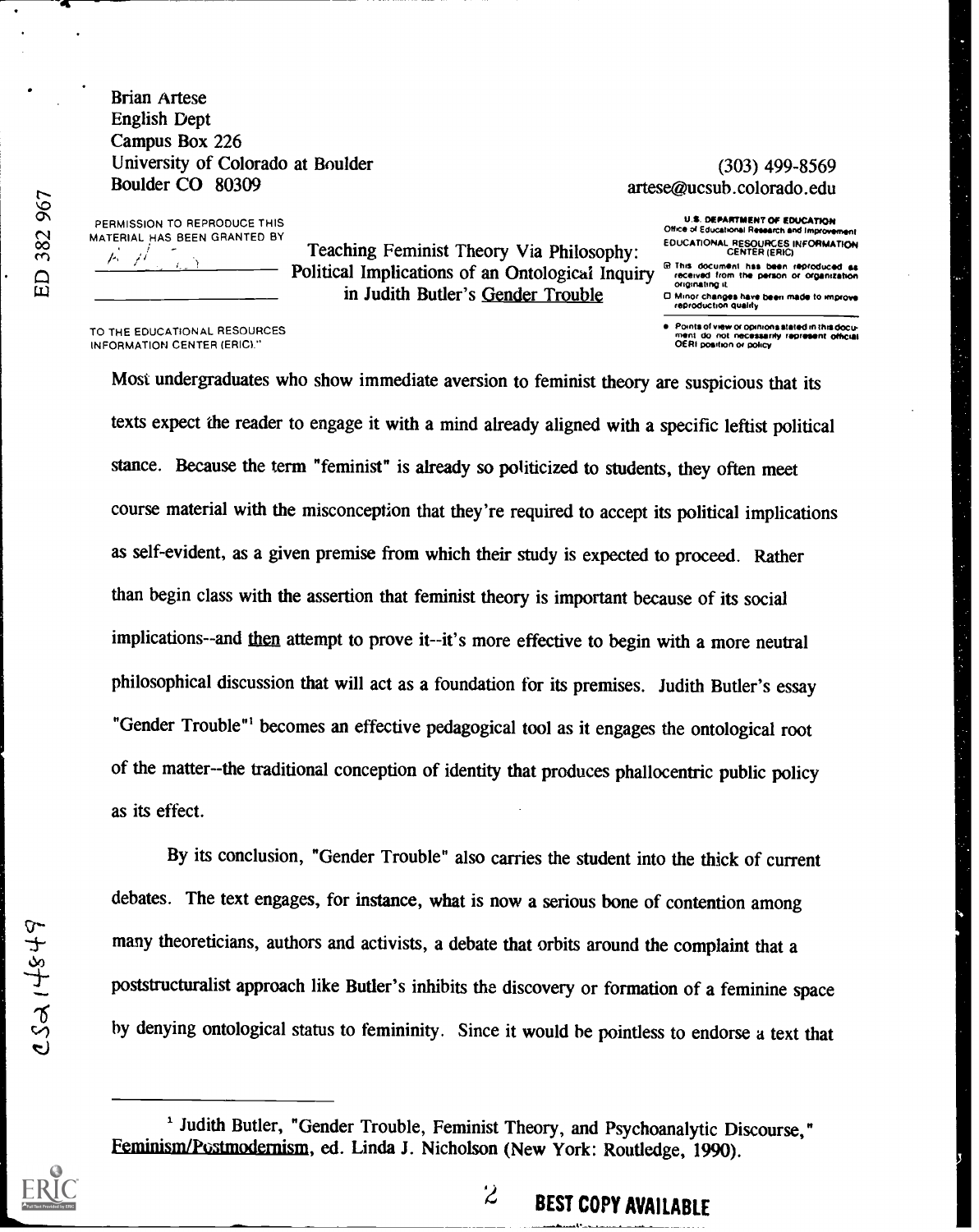fails to withstand such an indictment, my conclusion will defend Butler's deconstruction and argue that; (1) social and political reform--or the motivations that attend such projects--do not disappear with the recognition that "woman" is a category inscribed onto the body almost entirely by external powers, and; (2) the current cry to rescue "agency" from poststructural critique and re-locate it in the self actually serves a reactionary project of drawing attention away from the material reality of institutional subjection in favor of the more docile fantasy of autonomous subjectivity.'

Artese 2

Before diving into Butler's work, the following analysis of "the self" as a metaphysical term should be introduced to students as way of making them aware of the philosophical assumptions behind traditional humanism.

Normally, we don't like to think of the self as something defined entirely in terms of the body, as if its boundaries were identical to the boundaries of one's skin. We wouldn't want to say that amputating an arm would somehow disrupt the integrity of the self. And even if we locate it in the brain--by making it synonymous with something like the word "consciousness"--we still wouldn't say that the self is identical to brain matter. If bits of a person's brain were removed, but consciousness remained, we wouldn't claim that the self that emerges from the operation is now incomplete. As long as the patient isn't dead or unconscious, s/he i. still said to have a "center of consciousness".

We also have a desire to establish the self as something is bounded. If my self is to be distinguished from yours, or if it is to be distinguished from other external phenomena, it

<sup>&</sup>lt;sup>2</sup> For a convincing critique of poststructuralism in the academy, however, see Barbara Christian, "The Race for Theory," Making Face, Making Soul = Haciendo Caras, ed. Gloria Anzaldúa (San Francisco: Aunt Lute, 1990) 335-345. Many existing theoretical critiques, Christian observes, "sought to 'deconstruct' the tradition to which they belonged even as they used the same forms, style, language of that tradition, forms which necessarily embody its values" (339).



 $\mathbf{3}$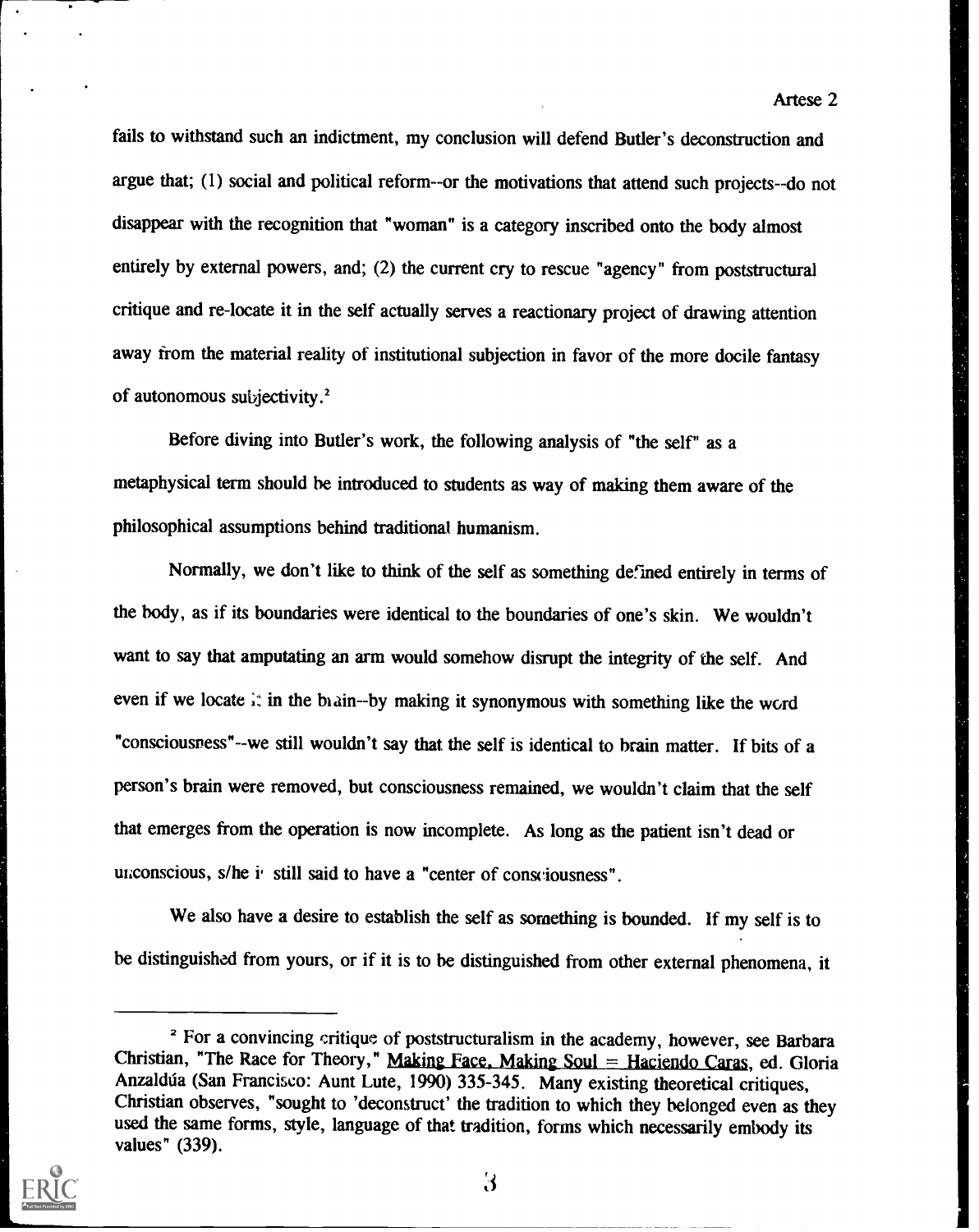must be conceived as something discrete--that is, as something with a boundary. Descartes helped to make this boundary a first principle; from him we inherited the notion that each of us lives in a kind of bubble of subjectivity, separated forever from the real "objective" world outside the bubble. Our awareness is conceived as existing in the center of that semitransparent sphere.

The notion of a center is crucial to our normal conception of the self. It is the metaphysical source, for instance, of what we call free will. There is said to be a "decision made" before any consciously willful act. In order for the decision to have been freely made, free of the contingency of biological processes, it must first and foremost originate itself; or, less cryptically, it must simply come from nowhere. One can talk about a spiritual realm, to fill up that spatial void, and in fact we often do. Thus, the will is joined to something called the "mind" or the "soul",<sup>3</sup> both of which must keep clear of the earth and its bodies, a realm of inhuman matter whose motion was established before human will arrived on the scene.

Free will is an extraordinary thing. If it exists, it would be the only thing in the known universe that is autogenetic, that is not dependent on context or prior conditions. It would be a center of origin that--unlike anything else--has the power to extract itself from the contingent web of causality. Of most events or conditions we feel free to ask, What were the circumstances that made this condition possible? But our normal conception of consciousness, in order to retain autogenesis, must simply deny that the question can be asked of it.

We cannot interchange the term "consciousness" with "mind"--or with mind's

<sup>&</sup>lt;sup>3</sup> The expressions are generally identical in terms of the "work" they do as nonphysical transcendent unities.



4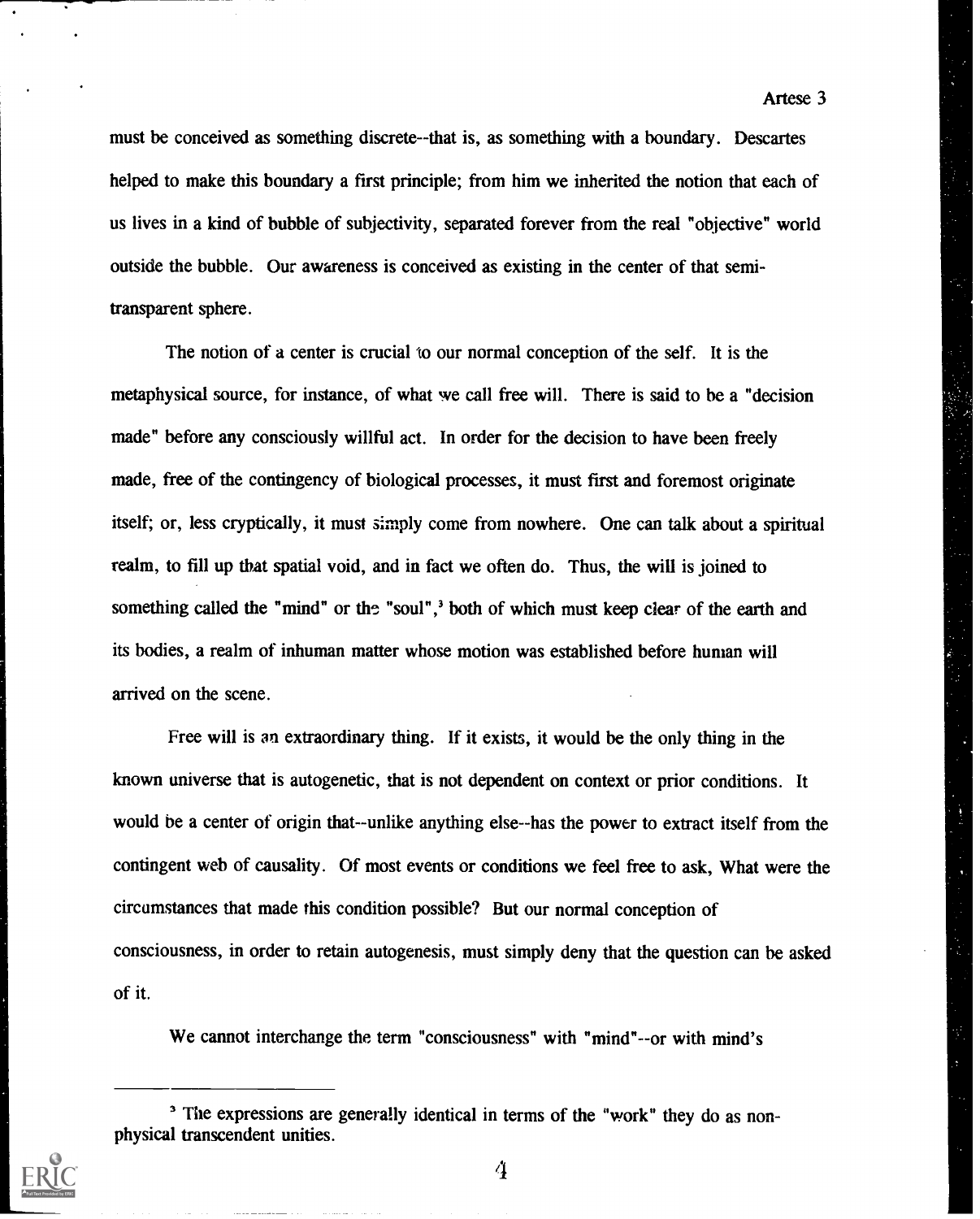extension, the self--because unlike those terms consciousness alone is troubled by a lack of unity. It's generally conceived as a gateway between external phenomena and the detached mind. (It would be inappropriate to refer to it as a gate keeper since that would introduce a second mind.) Consciousness, in this scenario, is really only a location, an empty space filled by the fleeting contents of consciousness. These contents--the world's phenomena - greet us capriciously, without motive or intent, and they do not pass through the gate in any orderly way. Consciousness cannot "make sense" of this endless chain of phenomena--it's too busy dealing with the next event. Because the chain is never at an end, consciousness cannot unify the contents that make it what it is--so we have to posit something "behind" consciousness, on the other side of the gate, where hopefully all this data can be accounted for as a meaningful totality.

Since all we are ever aware of is the unpredictable and unending contents of consciousness, we are never aware of anything outside these contents that could be said to embrace them into a unified and discrete whole. We do have fantasies about this unity, and we call this fantasized totality mind; but since we don't encounter such a thing in the empirical world, we have to say it lives in an invisible interior world.

Supported by a cursory sketch of a psychoanalytic conception of gender formation,' a discussion like this should provide a sufficient framework with which to meet Butler's close examination of identity via the subcategory of gender identity. Most psychoanalytic approaches, Butler observes, call into question the self (or the subject) as a coherent unity. Freud's psychic triad, for instance, reveals a subject split into at least three different

A brief paraphrase would do, for instance, of Sigmund Freud, Three Essays on the Theory of Sexuality, trans. James Strachey (New York: HarperCollins). It will be important to emphasize the distinction made between sex and gender.



 $\cdot$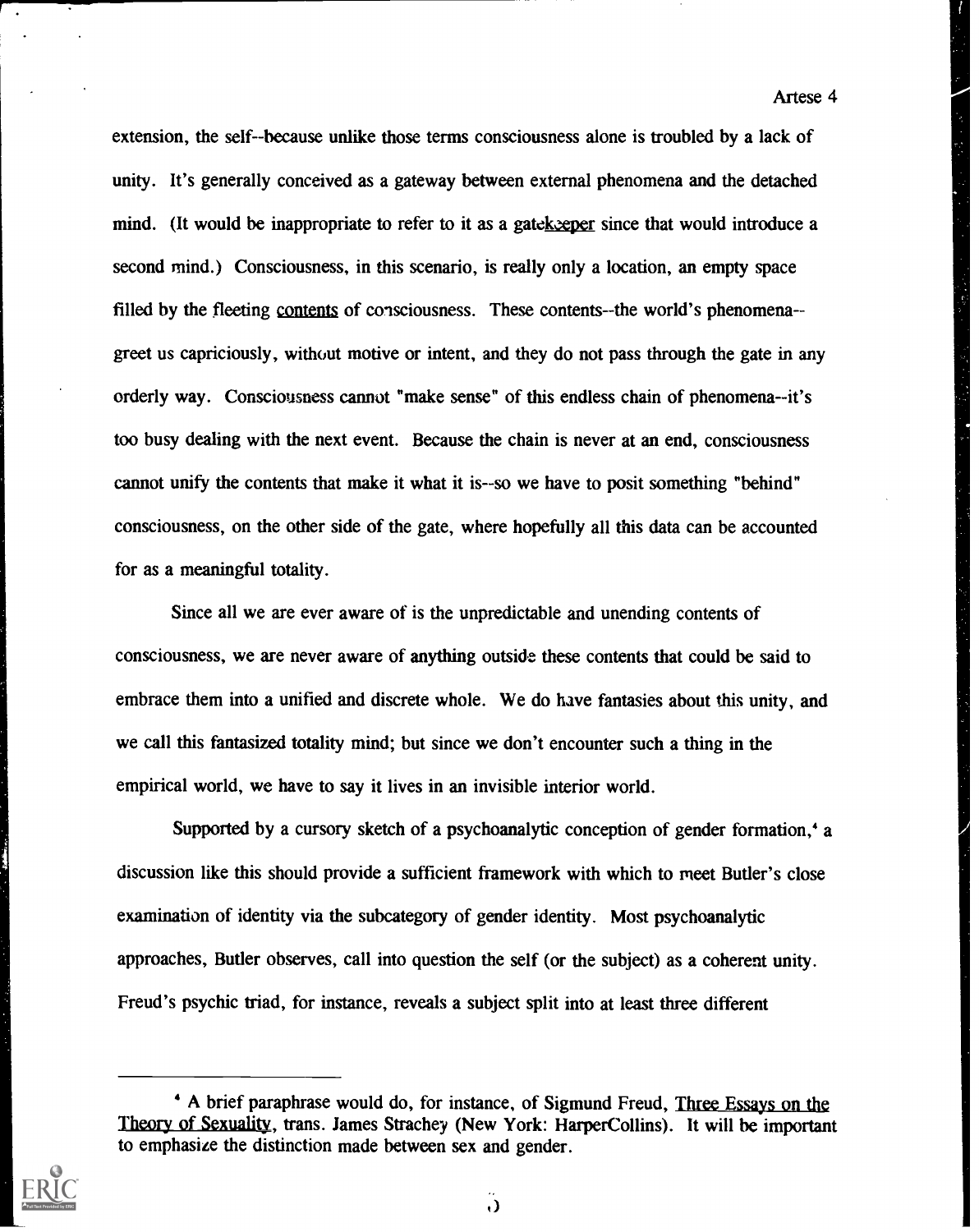components. These separate entities are never re-united under a larger totality. Butler points out, however, that "although these theories tend to destabilize the subject as a construct of coherence, they nevertheless institute gender coherence through the stabilizing metanarrative of infantile development" (328-29). Although psychoanalysis posits a radical distinction between sex and gender, the developmental narrative keeps them in fixed relation to each other.

A criminally truncated version of the story might sound like this: In the beginning, the biological female is non-gendered. One day she sees her brother's or her father's penis, assumes hers was cut off and immediately desires a substitute in the form of either dad's penis or a baby of her own. Although she holds mom in contempt for not having a penis either, the subject personally identifies with her in the hopes that such an identity will allow her to get her own daddy figure and her own baby. Thus, a gendered female is born. This is just one simplified developmental model among many.

Butler calls <sup>2</sup>'tention to developmental stories as such. The process of gender formation is always told as a narrative; it has an initial setting, an origin of action (a beginning) and a consequence of action (closure). A narrative that acts as a description of not just one particular case but as a model for all cases can be described as a metanarrative. Just as a synchronic universal model is a metaphysic, a diachronic universal model is a metanarrative.

Even though such stories make it clear that the femininity of the female is the result of identification and not the necessary expression of her biology or anatomy, Butler points out that the inevitable unfolding of the developmental narrative does fix a link between sex and gender when it posits the awareness of the presence or absence of the penis as the initial cause of subsequent developmental events.



Artese 5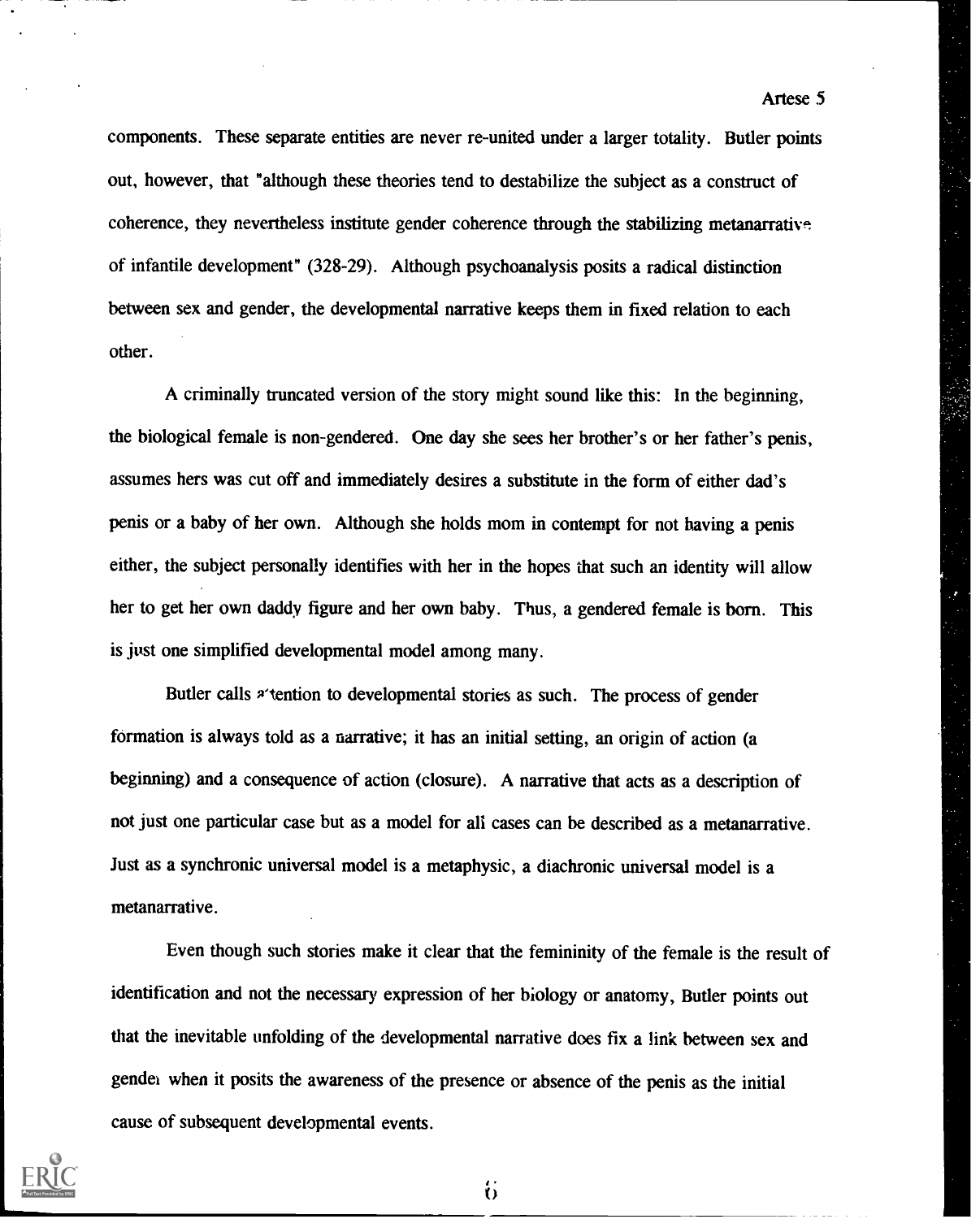There are, howeve ; Lacanian and French feminist versions of the gender-formation story that do not rely on the non-gendered subject's initial consciousness of sexual difference. In those stories, the imposition of sexual difference comes from without, usually in the form of a repressive paternal Law. "'In the beginning'," Butler explains, "is sexuality without power, then power arrives to create both culturally relevant sexual distinction (gender) and, along with that, gender hierarchy and dominance" (330). But since the imposition of the Law is seen as inevitable, and since it always positions its subjects in terms of sexual difference--what we are left with is a teleology that's as causally fixed as Freud's story. And even though most Lacanians and French feminists would be the first to insist, as Butler says, "that identity is always a tenuous and unstable affair, they nevertheless fix the terms of that instability with respect to a paternal law which is culturally invariant" (332). In the end, all psychoanalytic metanarratives "tell a story that constructs a discrete gender identity and discursive location which remains relatively fixed" (330).

Butler goes on to take a broader look at our normal conception of gender identity, and even at the concept of identity per se. We normally think of ourselves as having an interior and an exterior. We say that there's an interior realm where we think our unspoken thoughts, and an exterior realm which includes our bodies and everything else with physical extension. We also characterize this inner realm as the location of our "real" selves. Our outer appearance and behavior may change, but there exists in us a real essence that doesn't change. One's behavior as a gendered male or female, or  $\infty$  a homosexual or heterosexual, is the result of a pre-existing condition "in" one's psyche. What one is on the outside has its origin in what is on the inside. Butler calls this paradigm "an expressive model of gender whereby identity is first fixed internally and only subsequently manifest in some exterior way" (336).

 $\overline{7}$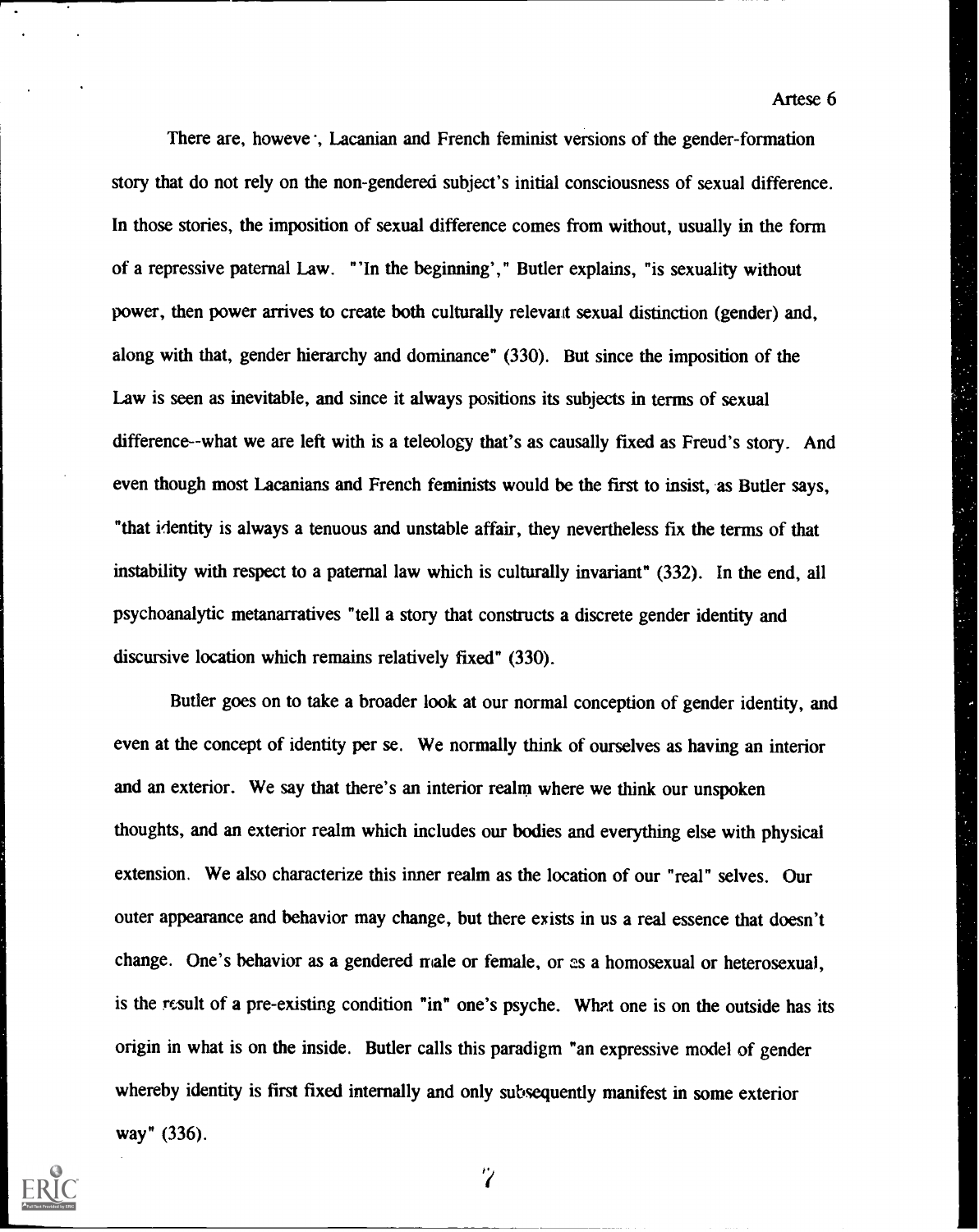Within the terms of psychoanalysis, one of the things said to inhabit this interior space is the "picture", so to speak, of the figure one identifies with. Part of the process of identifying with someone involves attempting to imitate them. In order to do that, one has to have a coherent conception of that person that one can evoke at any given time. Butler reminds us that "one identifies not with an empirical person but with a fantasy, the mother one wishes one had, the father one thought one had but didn't ... or with the posture of some imagined relation whom one also imagines to be the recipient of love" (334).

The term "interior space" that this discourse relies upon cannot possibly refer to an ontological reality- -that is, to anything in the empirical world. But like the notion of mind, it does create a space where we can say our "true selves"--or, in this case, our "true genders" are housed. This interiority lets us talk about a hidden but fixed origin of our speech and behavior. So what is really going on when we talk about things like identification and internalization?

It is not possible to attribute some kind of ontological meaning to the spatial internality of interralizations, for they are only fantasied as internal. ... [T]his very fantasy internal psychic space is essentially conditioned and mediated by a language that regularly figures interior psychic locations of various kinds. ... Fantasies themselves are often imagined as mental contents somehow projected onto an interior screen, a conception conditioned by a cinematic metaphorics of the psyche (333-34).

When a subject is attempting to "be a woman"--in other words, when she is attempting to identify with her notion of a woman, what she is appropriating and attempting to imitate is a constructed fantasy. This is the heart of Putler's "performance" theory of identity. When a young girl looks at the gestures and actions of a woman, she conceives of those gestures as an indication of an essential femininity within. Thus the girl learns to enact the gestures that



Artese 7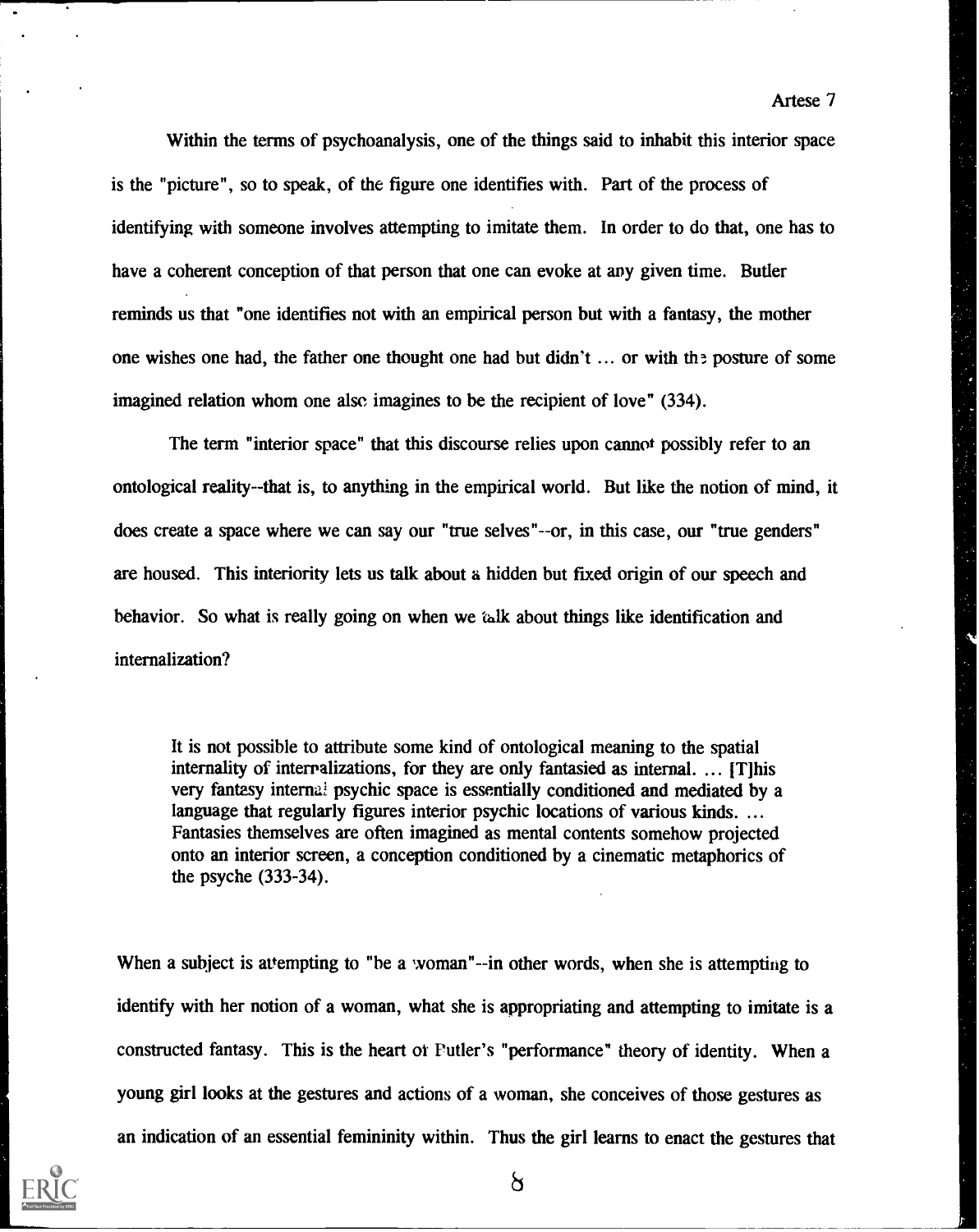signify "woman". The woman herself learned to "perform" as a woman in the exact same way. "Such acts, gestures, enactments, generally construed, are performative in the sense that the essence of identity that they otherwise purport to express becomes a fabrication manufactured and sustained through corporeal signs and other discursive means" (336). The gestures, speech and behaviors that were once thought to be mere signifiers of a coherent gender identity within the subject are now understood to be the constituent elements of gender itself. Gender js gender performance. Butler points to the cultural practices of drag and cross-dressing as theatrical versions of an imitative process that we are enacting all the time. "In imitating gender, drag implicitly reveals the imitative structure of gender itself" (338). What is being imitated is not a coherent disembodied identity that is never attained, but the various gestures that are said to indicate that fantasized identity. The gender parody of drag reveals that "the original identity after which gender fashions itself is itself an imitation without an origin. To be more precise, it is a production which, in effect, that is, in its effect, postures as an imitation." Gender is produced as a material reality by gender performances.

A question likely to arise at this point: If gender is an appropriation of certain behaviors, who decided which behaviors would act as the proper signifiers of gender, and why? It's an important question, because these behaviors involve more than just minute gestures of fashion; they decide which social spaces a person may occupy and therefore the resources and powers she has at her disposal.

By subverting the idea that gender identity is the product of an inevitable structural law, or the expression of a natural essence, Butler's critique allows us to pay attention to what she calls the "disciplinary powers" that prescribe and regulate those behaviors. The traditional focus on gender formation as a matter of self-expression "precludes an analysis of



 $\mathbf{\mathcal{L}}$